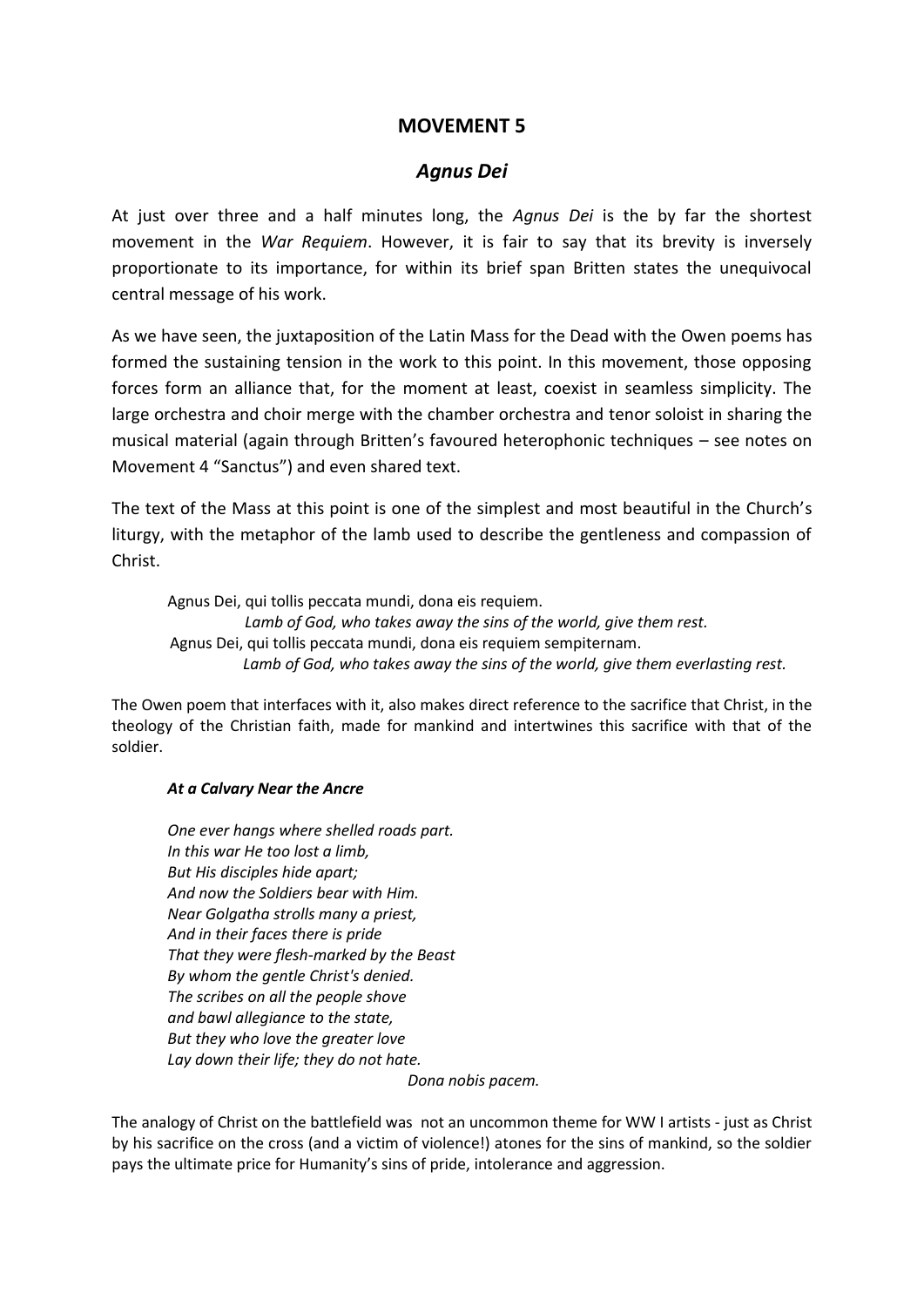Britten's choice of musical material for the *Agnus Dei* reflects the directness of the message and, as we expect, the tritone is prominent. In fact, it is the only time in the work that this figure completely permeates the texture and one could say even 'controls' (Evans) the movement. The poles of F# and C are the bookends for the choir's slow-moving rising and falling scale, forming a ground bass that is the very fabric of the movement. High above this, as if suspended, the tenor soloist weaves his plangent line.



If you look carefully at the above example you can see how the tenor's vocal line is the exact replication of the ostinato scale initiated by the chamber orchestra (and later taken up by the choir) but in augmentation and, like that figure, spanning the F#/C tritone. It also illustrates Britten's favoured device of heterophony, mentioned above and discussed in the last issue of these notes. We should also note that Britten places the most expressive words ('hangs', 'disciples', 'love') on suspensions that drop from F# on to C major chords, confirming the pervasiveness of the tritonal motif in this movement.

It is probably worth noting here that Britten's use of antique forms, such as ground bass, derives from his admiration of his baroque predecessor Henry Purcell. The ground bass in Purcell's day was often used as an emotional stimulus that emerged directly from the Doctrine of the Affections – a way of using certain musical devices as a sort of codification or sign post for the listener's emotions. So, as simplistic as it sounds, the *ground* bass as used by Purcell was nearly always associated with the 'earth' or the 'ground'. Some examples in his well known songs are *Music for a While,* in which Oedipus uses the charm of music to call up the ghost of his dead father Laius (from the ground); *An Evening Hymn*, where the singer prays as he lays his head down to sleep (on the ground) and of course the most famous, *Dido's Lament* where the Queen sings of her imminent death and burial ("When I am laid in earth"). I don't think it is beyond reason to suggest that Britten's use of the device here may have similar associations. For, if there is any lasting impression of this extraordinary movement, it is of an ineffable sorrow for those souls who fell on, and became one with, the muddied battlefields of Verdun, Ypres and the Somme.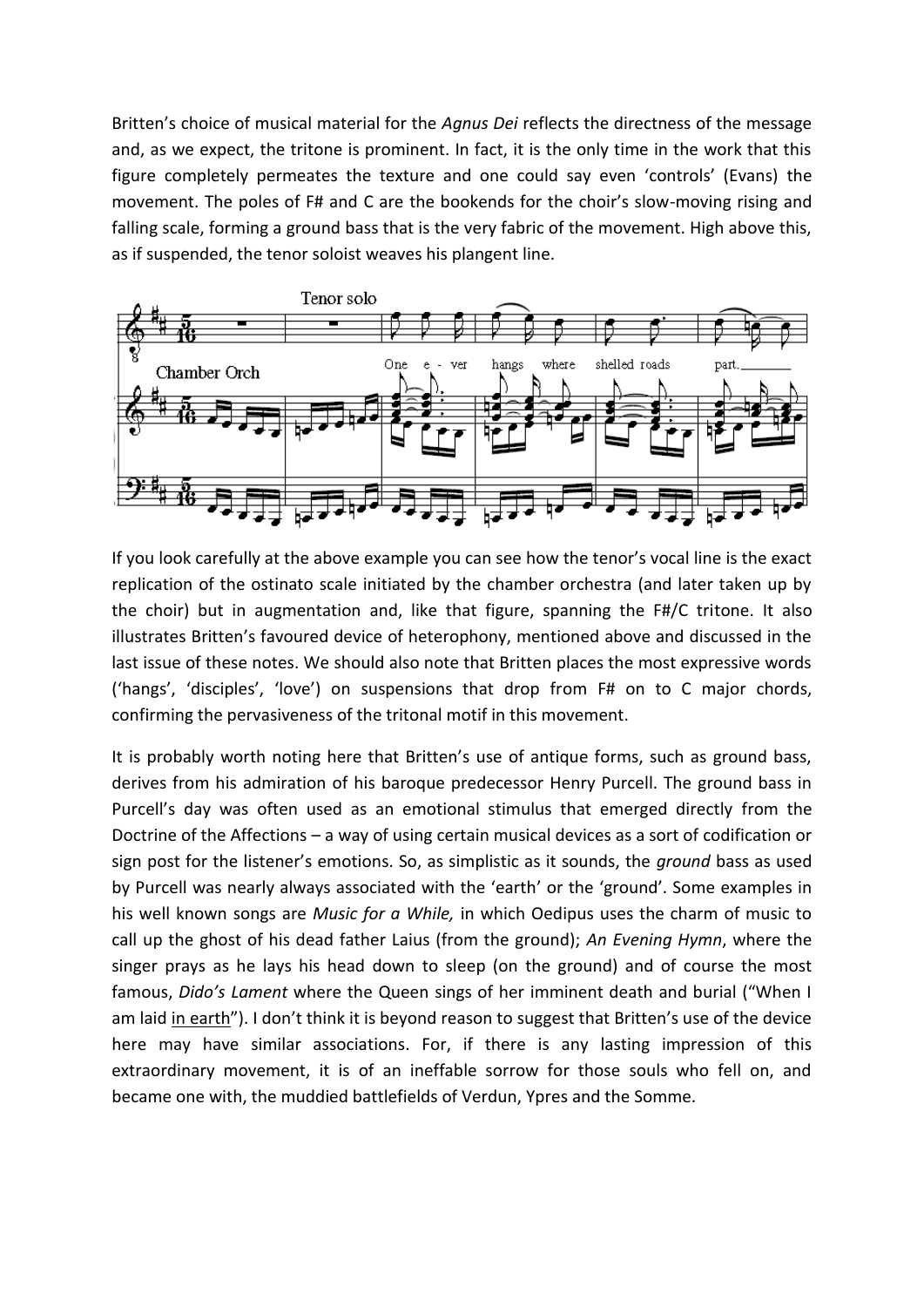On two occasions the tenor attempts to assert a sardonic tone, something we have come to expect as the Owen texts clash with the theology of the Missa. In a tone of bitterness and contempt, he sings:

*Near Golgatha strolls many a priest, And in their faces there is pride That they were flesh-marked by the Beast By whom the gentle Christ's denied.*

This first accusation, thrust at those who would sacrifice youth for a 'cause', is gently washed over by the ebb and flow of the choir's 'Agnus Dei..'. He makes another, more animated attempt :

*The scribes on all the people shove And bawl allegiance to the state,*

.. and again the choir repeat their insistent, yet subdued mantra.

(I should point out here yet another example of Britten's scrupulous attention to detail. Accompanying the tenor's indictment is a side drum - the only use of percussion in the movement. The instrument has already been featured at crucial times in the work to represent the stuttering of the machine gun, most illustratively in the first and second of the Owen poems: *"Only the monstrous anger of the guns, Only the stutt'ring rifles' rapid rattle"* and *"Out there, we've walked quite friendly up to Death... He's spat at us with bullets .."* Recalling it here in the *Agnus Dei* is surely a reminder of the weapons that will be used by the state to enforce its dogma. Further to this, in the addendum at the end of this essay I have inserted a generous quotation from Donald Mitchell in his chapter on Britten's pacifism ('Violent Climates') in *The Cambridge Companion to Benjamin Britten*. It highlights the courageous political stance that Britten took in this and other pacifist works.)

This time the tenor yields and laying aside the bitterness of the poem, returns to his original suspended melody aligning the soldiers' sacrifice with that of Christ.

 *But they who love the greater love*

 *Lay down their life; they do not hate.*

Then a remarkable thing happens and if we were ever in doubt as to the redemptive qualities of this movement those doubts are now surely confounded. In response to the chorus's final invocation "Dona eis requiem sempiternam," (Give them eternal rest), the tenor soloist, for the first and only time in the work, takes to the Latin of the Missa, uttering what is surely the central plea of Britten's work: "Dona nobis pacem." (Give us peace).